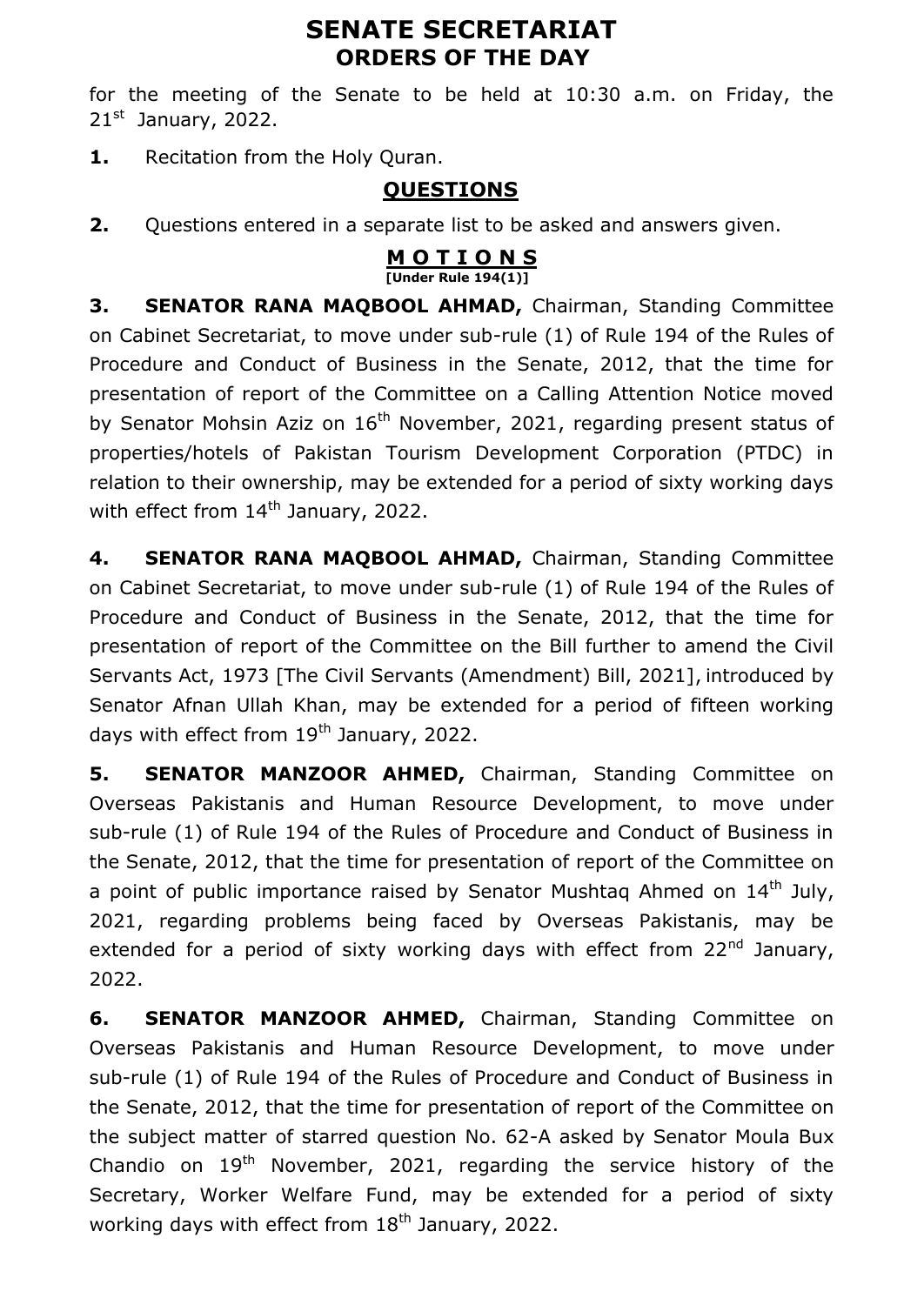**7. SENATOR MOHAMMAD HUMAYUN MOHMAND,** Chairman, Standing Committee on National Health Services, Regulations and Coordination, to move under sub-rule (1) of Rule 194 of the Rules of Procedure and Conduct of Business in the Senate, 2012, that the time for presentation of report of the Committee on the subject matter of starred question No. 59 asked by Senator Mushtag Ahmed on  $19^{th}$  November, 2021, regarding steps taken by Government to substantially increase the number of seats in medical colleges for the students of erstwhile FATA, may be extended for a period of sixty working days with effect from 18<sup>th</sup> January, 2022.

### **REPORT OF THE STANDING COMMITTEE - PRESENTATION OF: [Under Rule 193]**

**8. SENATOR IRFAN-UL-HAQUE SIDDIQUI,** Chairman, Standing Committee on Federal Education and Professional Training, National Heritage and Culture, to present special report of the Committee regarding implementation status of the findings of the inquiry committee constituted by the International Islamic University regarding the murder incident of student of the University, Shaheed Syed Tufail-ur-Rehman, which occurred on  $12<sup>th</sup>$ December, 2019 and rape of another student on 17<sup>th</sup> June, 2021.

# **ORDINANCES TO BE LAID BEFORE THE SENATE**

**9. MR. SHAFQAT MAHMOOD,** Minister for Federal Education, Professional Training, National Heritage and Culture, to lay before the Senate, the National Rahmatul-Lil-Aalameen Authority Ordinance, 2021 (No. XXV of 2021) as required by clause (2) of Article 89 of the Constitution of the Islamic Republic of Pakistan.

**10. SHEIKH RASHID AHMED,** Minister for Interior, to lay before the Senate, the Islamabad Capital Territory Local Government Ordinance 2021, (No. XXVIII of 2021) as required by clause (2) of Article 89 of the Constitution of the Islamic Republic of Pakistan.

**11**. **MR. ZAHEER-UD-DIN BABAR AWAN,** Adviser to the Prime Minister on Parliamentary Affairs, to lay before the Senate, the Pakistan Nursing Council (Emergency Management) Ordinance, 2021 (No. XXIX of 2021), as required by clause (2) of Article 89 of the Constitution of the Islamic Republic of Pakistan.

### **MOTION [Under Rule 263]**

**12. MR. ZAHEER-UD-DIN BABAR AWAN,** Adviser to the Prime Minister on Parliamentary Affairs, to move under Rule 263 of the Rules of Procedure and Conduct of Business in the Senate, 2012, that the requirement of Rule 120 of the said Rules regarding notice period, be dispensed with in order to take into consideration the Bills at Order Nos.13 to 20.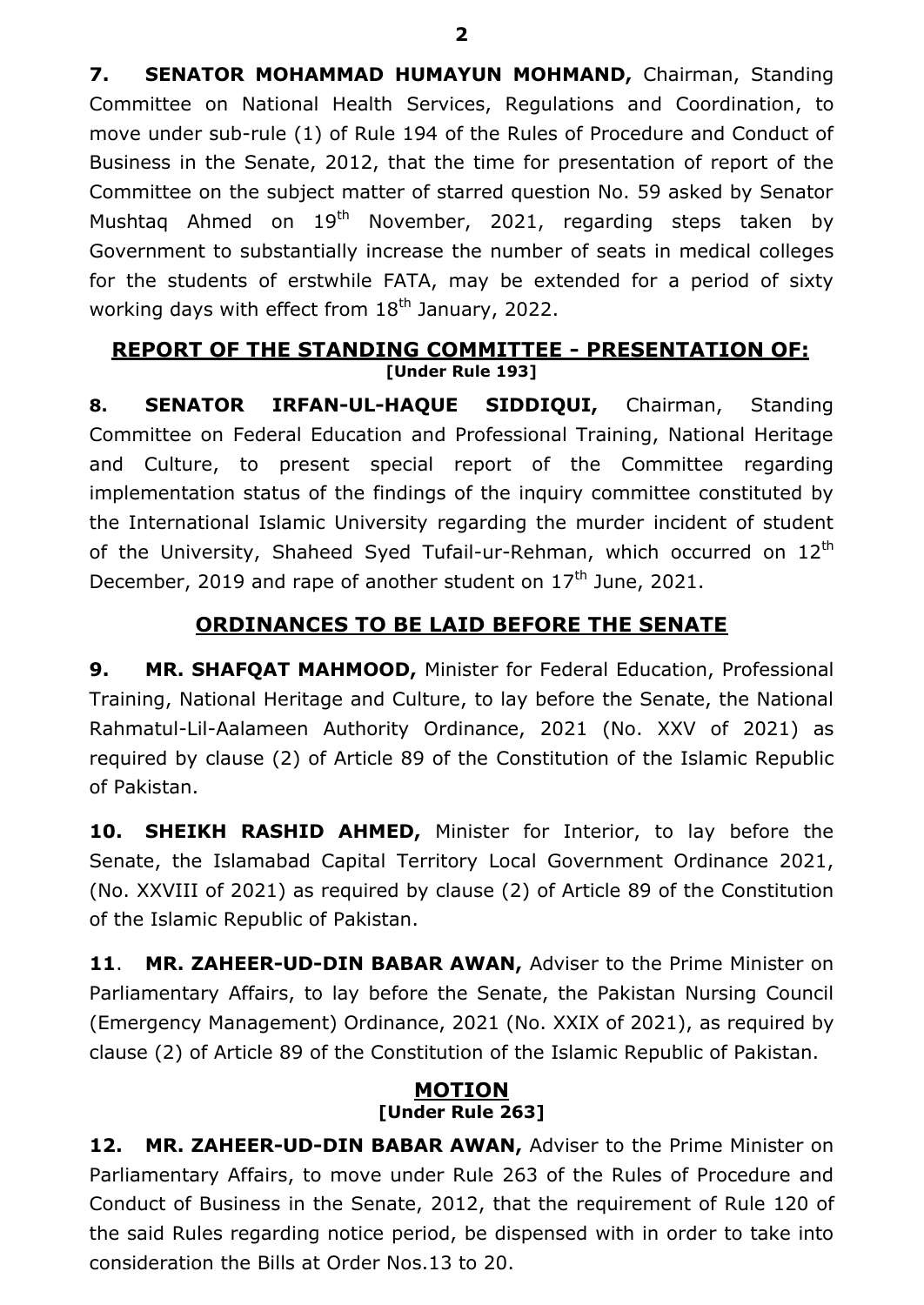## **LEGISLATIVE BUSINESS**

**13. MR. ZAHEER-UD-DIN BABAR AWAN,** Adviser to the Prime Minister on Parliamentary Affairs, to move that the Bill to make the provisions for the establishment of the Allied Health Professionals Council [The Allied Health Professionals Council Bill, 2022], as passed by the National Assembly, be taken into consideration.

**14. MR. ZAHEER-UD-DIN BABAR AWAN,** Adviser to the Prime Minister on Parliamentary Affairs, to move that the Bill to make the provisions for the establishment of the Allied Health Professionals Council [The Allied Health Professionals Council Bill, 2022], be passed.

**15. SENATOR SYED SHIBLI FARAZ,** Minister for Science and Technology, to move that the Bill to provide for the establishment of National Metrology Institute of Pakistan [The National Metrology Institute of Pakistan Bill, 2022], as passed by the National Assembly, be taken into consideration.

**16. SENATOR SYED SHIBLI FARAZ,** Minister for Science and Technology, to move that the Bill to provide for the establishment of National Metrology Institute of Pakistan [The National Metrology Institute of Pakistan Bill, 2022], be passed.

**17. MR. ZAHEER-UD-DIN BABAR AWAN,** Adviser to the Prime Minister on Parliamentary Affairs, to move that the Bill to amend and consolidate the laws relating to registration and training of nurses, midwives and Lady Health Visitors (LHVs) [The Pakistan Nursing Council (Amendment) Bill, 2022], as passed by the National Assembly, be taken into consideration.

**18. MR. ZAHEER-UD-DIN BABAR AWAN,** Adviser to the Prime Minister on Parliamentary Affairs, to move that the Bill to amend and consolidate the laws relating to registration and training of nurses, midwives and Lady Health Visitors (LHVs) [The Pakistan Nursing Council (Amendment) Bill, 2022], be passed.

**19. MR. ZAHEER-UD-DIN BABAR AWAN,** Adviser to the Prime Minister on Parliamentary Affairs, to move that the Bill to provide for the establishment of Islamabad Healthcare Facilities Management Authority [The Islamabad Healthcare Facilities Management Authority Bill, 2022], as passed by the National Assembly, be taken into consideration.

**20. MR. ZAHEER-UD-DIN BABAR AWAN,** Adviser to the Prime Minister on Parliamentary Affairs, to move that the Bill to provide for the establishment of Islamabad Healthcare Facilities Management Authority [The Islamabad Healthcare Facilities Management Authority Bill, 2022], be passed.